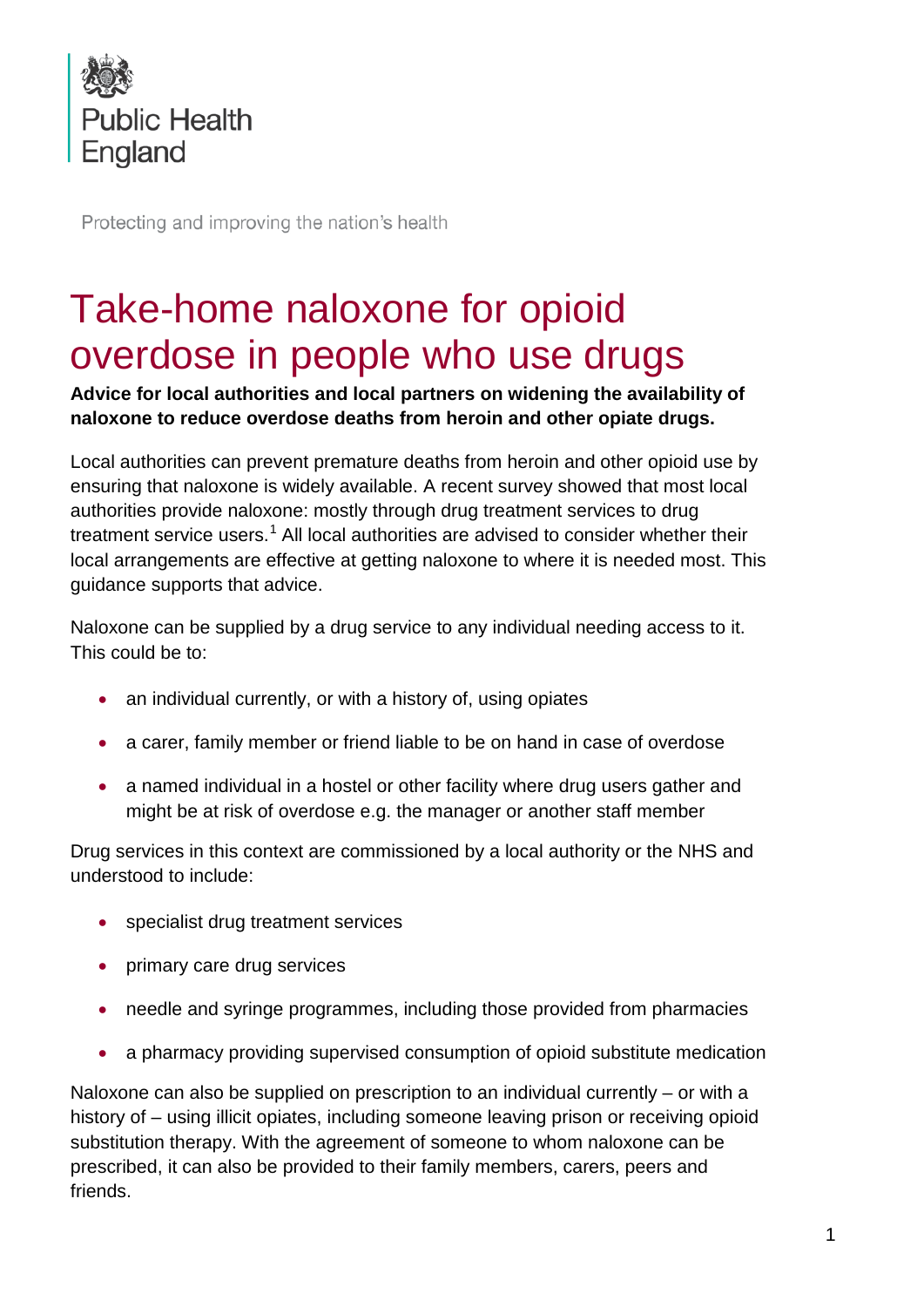## What is naloxone and why widen its availability?

Naloxone is an emergency antidote to opiate overdose. It blocks opioid receptors to counteract the effects of opioid drugs such as heroin, methadone, fentanyl and morphine. It reverses the life-threatening effects of an overdose such as depressed breathing. Naloxone itself has no psychoactive properties and has "no intoxicating effects or misuse potential".<sup>[2](#page-6-1)</sup> It is injected directly into the body so is quick to take effect.

<span id="page-1-1"></span>Naloxone can induce rapid onset of withdrawal symptoms, such as nausea, vomiting and sweating. In a small number of cases, severe but short-term complications have been reported, including cardiac problems and risk of death.<sup>[3](#page-6-2)</sup> A relatively low first dose of naloxone (typically 400 micrograms) will have a treatment effect but reduce the risks. Additional low naloxone doses can then be given every few minutes for as long as needed to achieve and maintain its overdose blocking effects ie, until breathing is restored.<sup>[4](#page-6-3)</sup> Evidence on higher dosing of naloxone for higher potency opioids is inconclusive, and advice on higher dosing in acute care does not apply to take home naloxone in the community.

<span id="page-1-0"></span>Naloxone is currently available in ampoules, pre-filled syringes and a two-piece ampoule and syringe (called a Minijet), and in concentrations of 400 micrograms (0.4mg) per ml or 1mg per ml. Pre-filled syringes and Minijets are simpler for emergency use by non-medics and recommended by UKMi.<sup>[5](#page-6-4)</sup>

Martindale's Prenoxad product is licensed specifically for use in the community but other naloxone products may be suitable depending on local and individual circumstances (eg, where tailored information and training on those products has been provided).<sup>[4](#page-1-0)</sup>

# Current position in England

Almost all local authorities now commission the provision of take-home naloxone to people who use drugs, as part of their efforts to prevent heroin overdose deaths, which doubled from 20[1](#page-0-0)2 to 2015. $1^6$  $1^6$  Those that do not are strongly encouraged to take action to widen its availability.

Local monitoring of the extent of distribution into the population of past and present opiate users, and their carers and families, and of uses of naloxone or reissued supplies will assist local areas to understand whether potential need is being adequately met.

## Evidence and recommendations for take-home naloxone

The 2017 clinical guidelines say "Systematic reviews conclude that pre-provision of naloxone to heroin users can be helpful in reversing heroin overdoses. There is also evidence for the effectiveness of training family members or peers in how to administer the drug."<sup>[7](#page-6-6)</sup>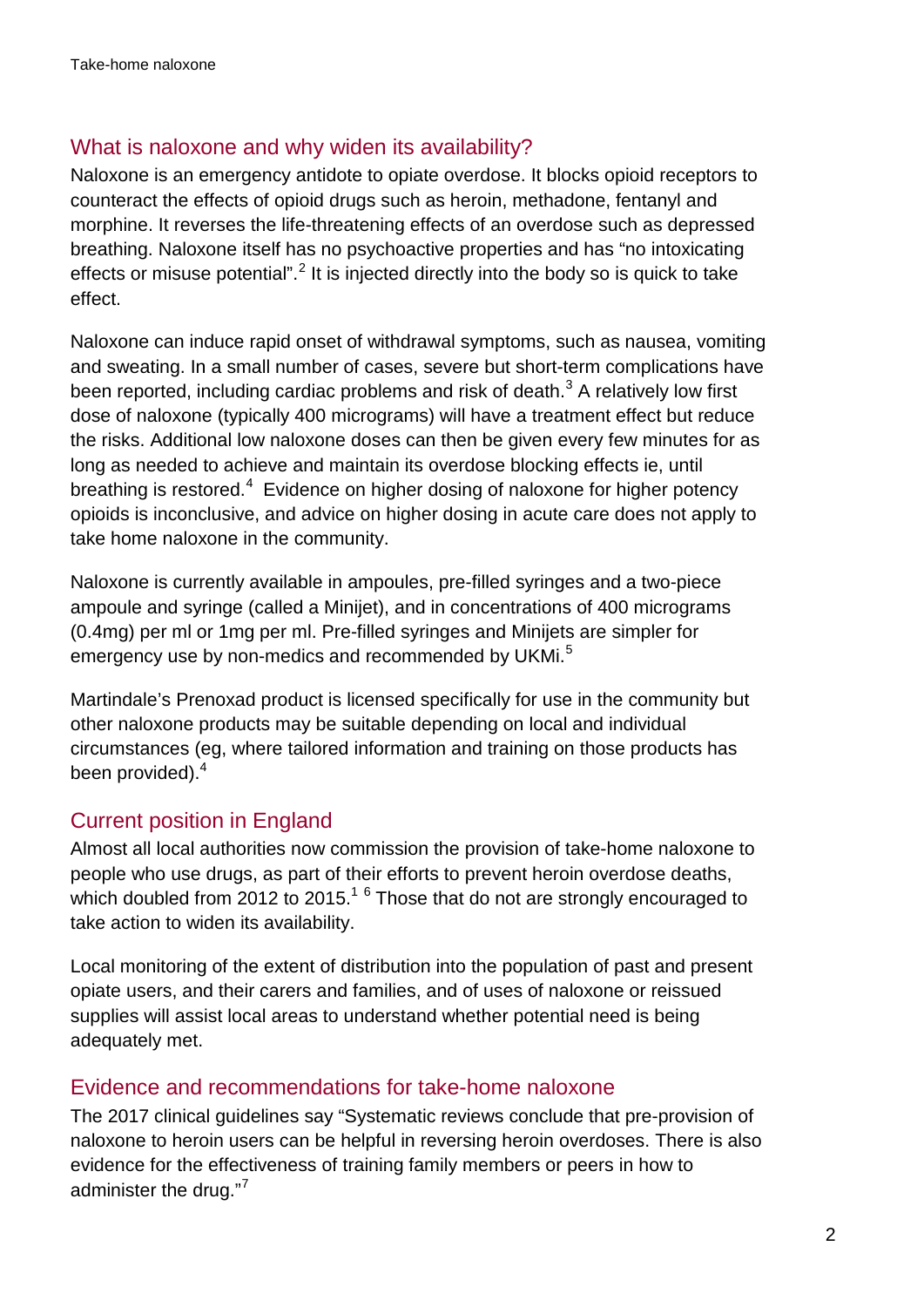World Health Organization (WHO) 2014 guidelines on 'Community management of opioid overdose' recommend that access to naloxone includes "people likely to witness an overdose in their community, such as friends, family members, partners of people who use drugs, and social workers."

A 2013 study found that distribution of naloxone to heroin users was "cost-effective in all deterministic and probabilistic sensitivity and scenario analyses, and it was cost-saving if it resulted in fewer overdoses or emergency medical service activations".<sup>[8](#page-6-7)</sup>

Evaluation of the take-home naloxone programme for people being released from Scottish prisons demonstrated significantly reduced deaths in this group.<sup>[9](#page-6-8)</sup>

## Introducing take-home naloxone – a checklist for local areas

- <span id="page-2-0"></span>1. Identify local naloxone champions – this may be you
- 2. Organise an initial 'informing the managers' or 'training the trainers' session
- 3. Consider who will receive naloxone supplies and how: users and carers, hostels and pharmacies, etc
- 4. Consider who will pay for naloxone supplies in different locations
- 5. Agree how you will re-supply people when naloxone is used or expires. Will you have a system that flags approaching expiry dates to keyworkers, pharmacies, etc?
- 6. Hold regular meetings for local naloxone champions including people who use drugs – to encourage progress, discuss any barriers or concerns, and learn from each other
- 7. Explore the products and prices available, speaking to local pharmaceutical representative(s), and decide together with local service providers which to purchase
- 8. Inform and liaise with the police, local coroners, ambulance service clinical lead, hostel managers and pharmacies
- 9. Purchase the naloxone kits, and make the necessary arrangements for stocking and distributing them, and for re-supply when naloxone held by an individual has been used or expires
- 10.Provide training to all drug keyworkers, all opioid substitution treatment (OST) prescribers locally, dispensing pharmacists, and local service user groups – all of whom can contribute to the onward dissemination of information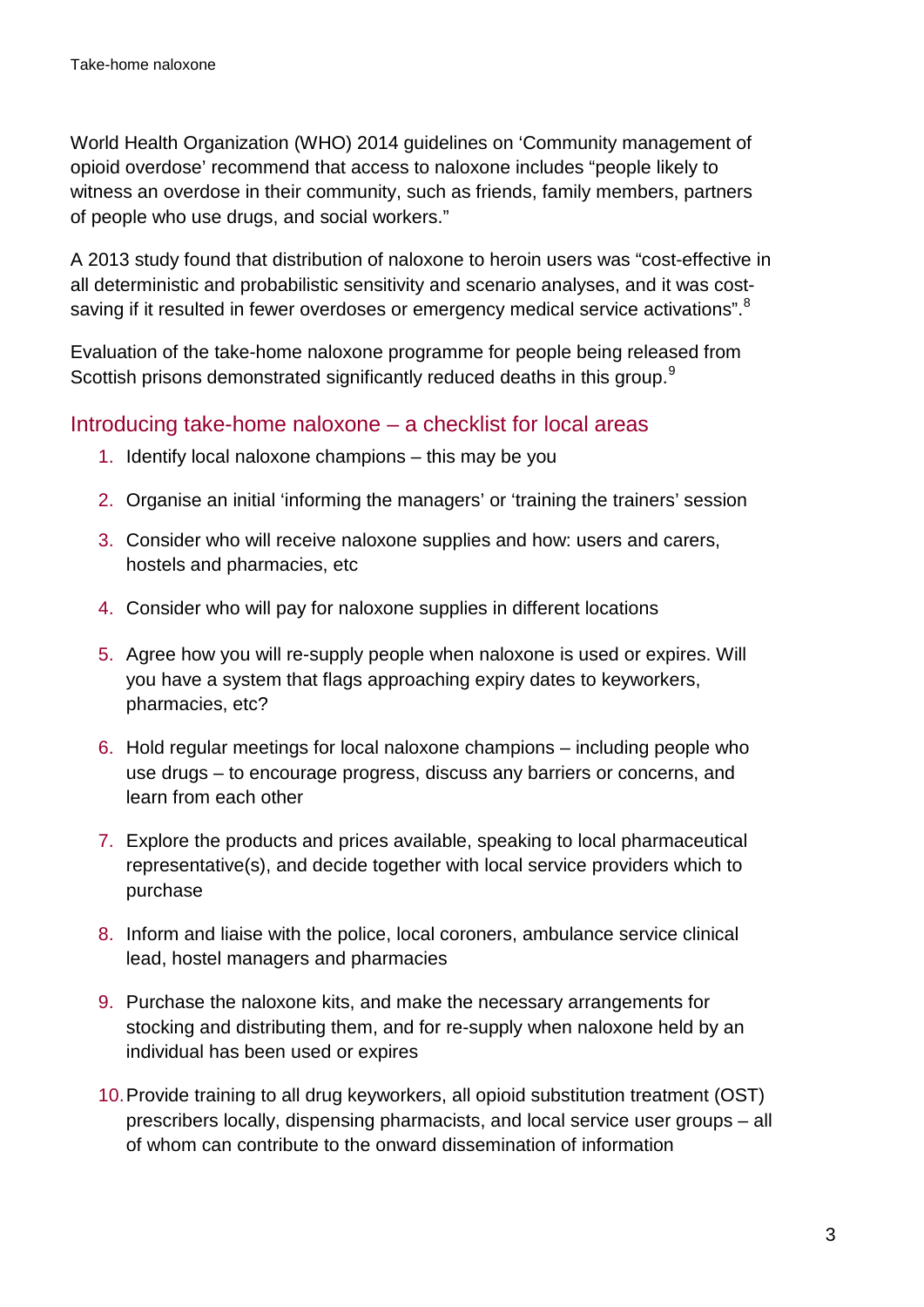- 11.Arrange for training to be provided to people who use drugs, patients and clients, and their families and friends (see next section). Consider who is best positioned to deliver this training. Offer training to as many people as possible
- 12.Consider whether and how you will record the numbers of kits dispensed and the reported number of times that naloxone has been used to reverse overdoses

## What to cover in overdose and naloxone training

Administering naloxone is as easy as  $ABC(N)$  – see box. It is important to first call an ambulance, check the person is breathing and put them in the recovery position. Then simply attach a needle (if not already fitted) to a pre-filled syringe or MiniJet and inject the overdosed person in a large muscle (thigh, buttock or top of the arm). There is a simple video at

**A**mbulance **B**reathing Re**C**overy position **N**aloxone

[www.harmreductionworks.org.uk/2\\_films/overdose\\_and\\_naloxone.html.](http://www.harmreductionworks.org.uk/2_films/overdose_and_naloxone.html) It can be ordered on DVD at www.harmreductionworks.org.uk/6\_booklets/overdose.html

The provision of naloxone should usually be accompanied by training in overdose prevention and management. This does not need to be complex or long<sup>[10](#page-6-9)</sup> but should highlight the need for individuals to seek medical attention even if naloxone has been administered, because of its relatively short duration of action.

Training will usually cover:

- overdose risks: polydrug (especially benzodiazepines) and alcohol use, getting older, post-detox/rehab/prison
- what naloxone can and can't do: it just reverses opiate overdose. If someone has also taken too many other drugs or too much alcohol, it won't reverse their effects
- how to identify an opiate overdose lack of consciousness, shallow or no breathing, 'snoring', and blueing of the lips and fingertips
- steps to take in responding to an overdose\*
- how to use naloxone, including addressing any fears about needles and injecting
- how to get naloxone replaced when it has either been used or is approaching its expiry date

#### **\*Having identified an overdose:**

- 1. Call an ambulance
- 2. Give rescue breaths if the person is not breathing
- 3. Put them in the recovery position
- 4. Inject the initial recommended small amount of naloxone (usually 400mcg), wait (2- 3 minutes). If unresponsive, inject another small amount. Repeat as necessary
- 5. Stay with the person at least until the ambulance arrives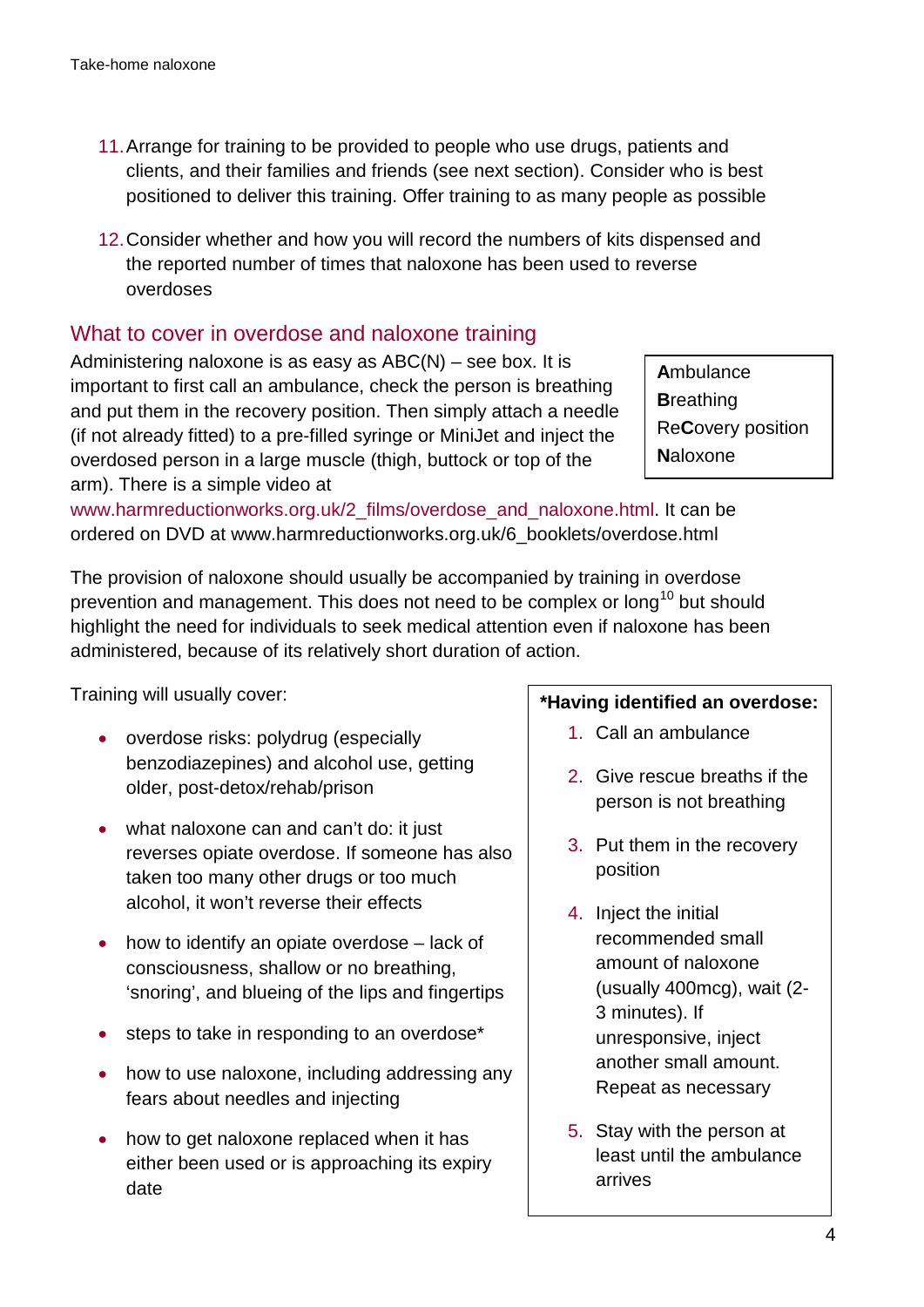## Recording

Local areas and their services will want to make suitable arrangements to record the supply of naloxone for the following purposes:

- to demonstrate that supply has been made appropriately for use in emergency
- to monitor who has received training and naloxone supplies, and ensure equitable provision to different groups
- to understand when and how naloxone is used in overdose situations and to arrange re-supply when naloxone has been used or is approaching expiry
- for contract and performance management

## Things to remember

1. Naloxone cannot be abused – it has no psychoactive properties and so has no direct misuse potential.<sup>2</sup>

2. Naloxone does not encourage overdose or risky behaviour – it works by inducing rapid withdrawal from opioid drugs which is something that people who use these drugs are keen to avoid. $11$ 

3. Administering naloxone in the community is easy. Overdose training will help to ensure it is used effectively. See the section on 'What to cover in overdose and naloxone training'.

4. Naloxone is cost-effective, "even under markedly conservative assumptions"<sup>8</sup>

5. Take-home naloxone supports recovery – it is a safeguard for people still using opiate drugs (including those on opioid substitution treatment) and for those currently abstinent who are at risk of relapse and overdose, including those leaving prison or treatment services.

## Naloxone-alone is not enough

Naloxone is just one way to try to reduce drug-related deaths. A whole package of measures needs to be considered to prevent overdoses and other causes of drugrelated deaths. See the report of the PHE/LGA-supported [national inquiry into DRDs.](http://www.nta.nhs.uk/uploads/phe-understanding-preventing-drds.pdf)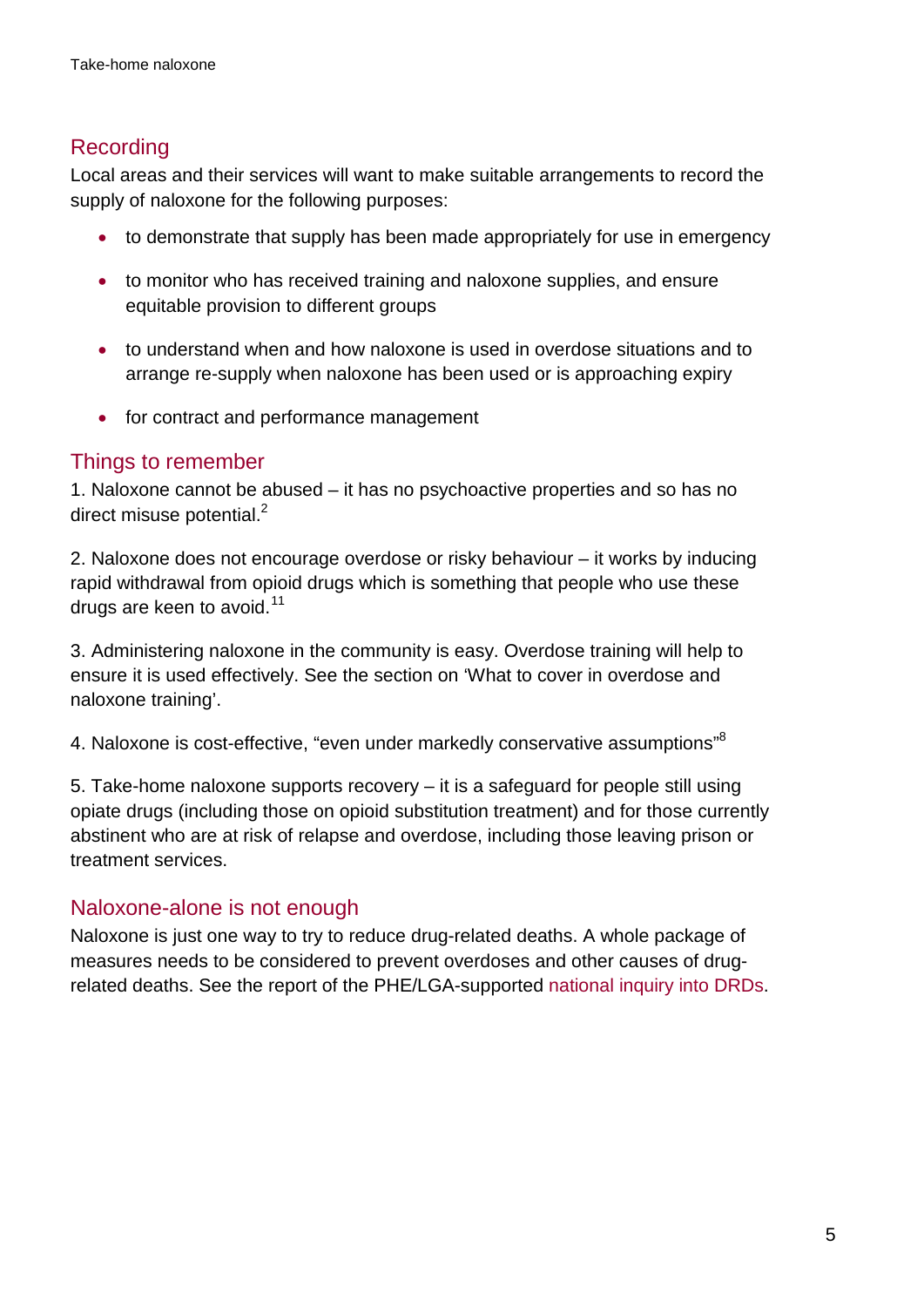## Other resources

- Drug Misuse and Dependence: UK Guidelines on Clinical Management: [www.gov.uk/government/publications/drug-misuse-and-dependence-uk](http://www.gov.uk/government/publications/drug-misuse-and-dependence-uk-guidelines-on-clinical-management)[guidelines-on-clinical-management](http://www.gov.uk/government/publications/drug-misuse-and-dependence-uk-guidelines-on-clinical-management)
- PHE's Turning Evidence into Practice briefing on preventing drug-related [deaths](http://www.nta.nhs.uk/teip-drd-2014.aspx)
- The ACMD's 'Consideration of naloxone': [www.gov.uk/government/uploads/system/uploads/attachment\\_data/file/11912](http://www.gov.uk/government/uploads/system/uploads/attachment_data/file/119120/consideration-of-naloxone.pdf) [0/consideration-of-naloxone.pdf](http://www.gov.uk/government/uploads/system/uploads/attachment_data/file/119120/consideration-of-naloxone.pdf)
- The Scottish Drugs Forum's [www.naloxone.org.uk,](http://www.naloxone.org.uk/) which has lots of resources itself
- Harm Reduction Works overdose and naloxone DVD (HRDVD6N): [www.harmreductionworks.org.uk/6\\_booklets/overdose.html](http://www.harmreductionworks.org.uk/6_booklets/overdose.html)
- The World Health Organization's 2014 guidelines on 'Community management of opioid overdose': [www.who.int/substance\\_abuse/publications/management\\_opioid\\_overdose](http://www.who.int/substance_abuse/publications/management_opioid_overdose)
- SMMGP's e-learning, 'Naloxone saves lives': [www.smmgp-elearning.org.uk](http://www.smmgp-elearning.org.uk/)
- An international website supporting naloxone distribution with free resources: [www.naloxoneinfo.org](http://www.naloxoneinfo.org/)

The original edition of this guide was produced with the help of the National Needle Exchange Forum: [www.nnef.org.uk](http://www.nnef.org.uk/)